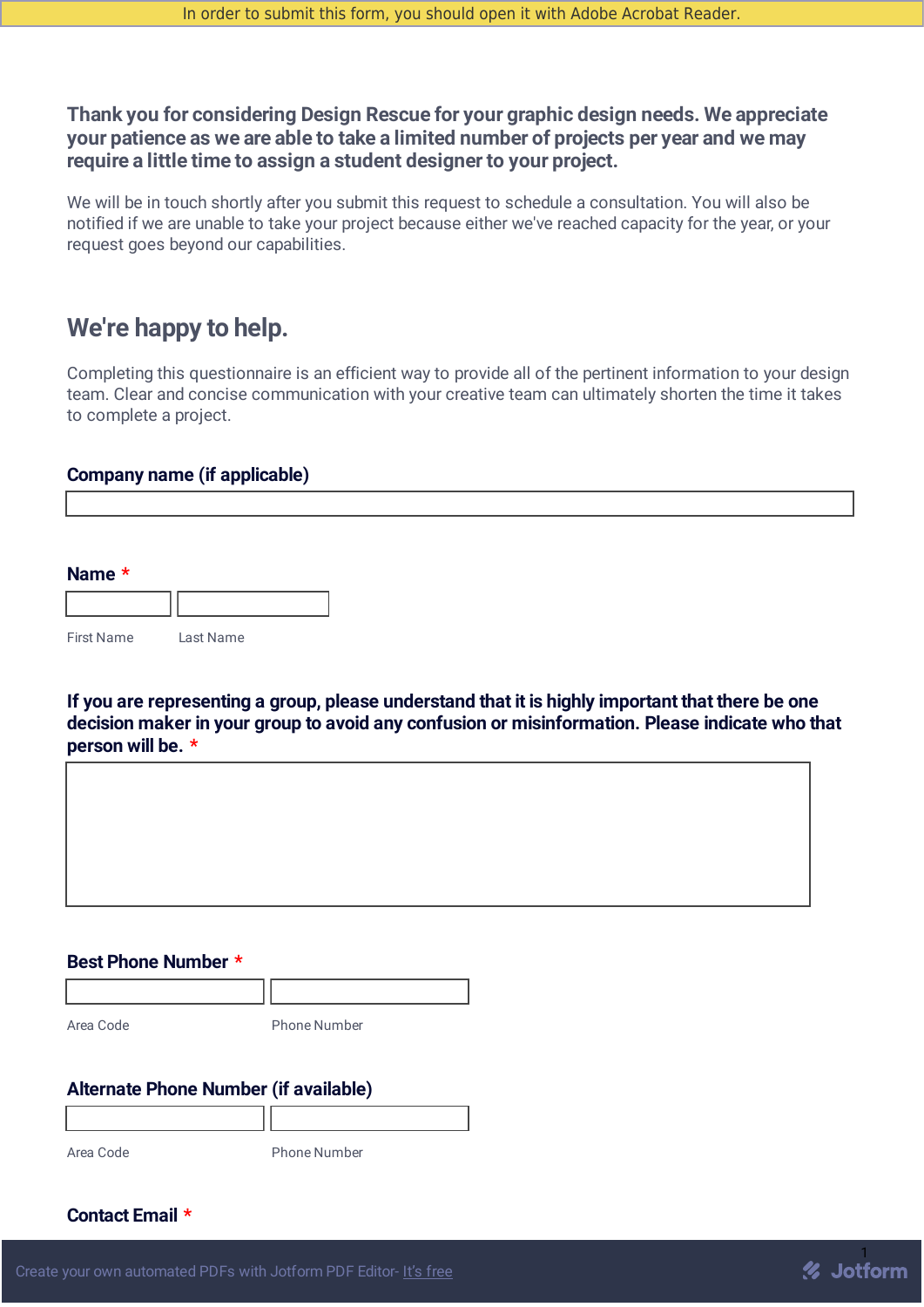| <b>Business Address</b> |                  |
|-------------------------|------------------|
|                         |                  |
| <b>Street Address</b>   |                  |
|                         |                  |
| Street Address Line 2   |                  |
|                         |                  |
| City                    | State / Province |
|                         |                  |
| Postal / Zip Code       |                  |

## **How did you hear about Design Rescue?**

## Before we can begin working on your project, we would like to schedule an in initial consultation to **help pinpoint your needs. \***

- OI can meet in person
- I would prefer a video conference using Zoom
- OI would prefer to speak by phone

## **Do you have a deadline for this project? \***

- OYes
- ONo

### **If yes, please indicate the deadline here:**

Month Day Year

# **Let's get into the details of your request**

**Projects title \***

This could be a project nickname or a short descriptive title

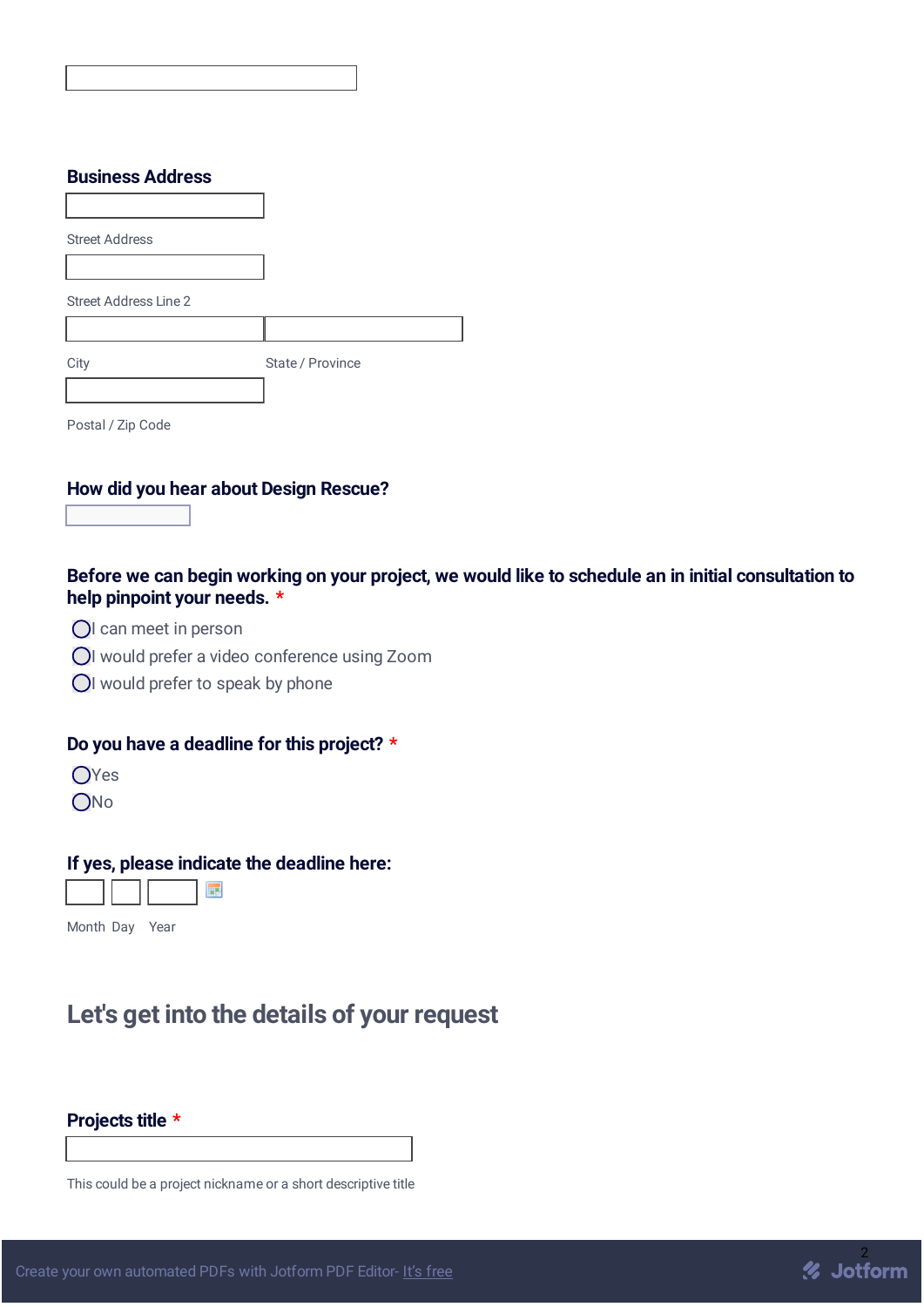Please be as thorough as possible. Include background for the project, if relevant.

#### **Tell us about your primary target audience \***

Include any challenges you face in communicating them, such as details on who they are and what they think.

## **Call to action - What do you want your audience to do as a result of this project? \***

Visit your website? Call your phone number? Send an email? Fill out a form? Support a cause? Show up to an event? etc.

## **Deliverables \***

|  | $\Box$ Logo design |
|--|--------------------|
|  |                    |
|  |                    |

- $\square$  T-Shirt Illustration  $\square$  Postcard
- $\Box$  Invitation  $\Box$  Program
- $\Box$  Booklet (between 8-32 pages)  $\Box$  Newsletter
- $\Box$  Flyer (Single or Double sided)  $\Box$  Brochure (i.e. tri-fold)
- 
- 
- 
- Website Ads
- $\square$  Print Ad
- 
- 
- 
- 
- $\square$  Direct Mailer  $\square$  Product packaging (Brand new dieline)
- $\Box$  Poster Poster Product packaging (Client supplied dieline)

% Jotform

 $\square$  Product label  $\square$  Social Media Ads

 $\Box$ 

#### **If "Other", please describe your needs here:**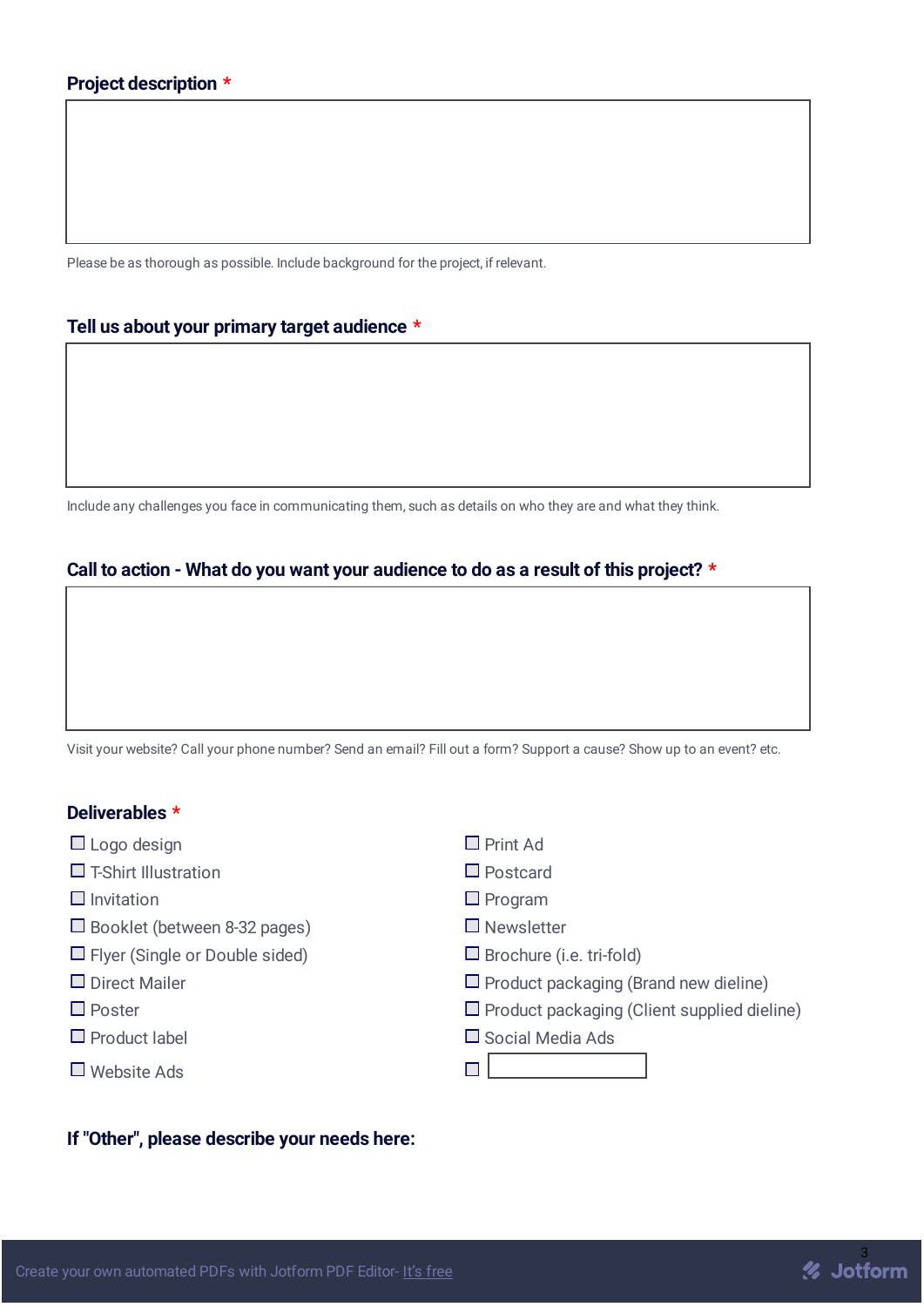### **What objectives would you like to achieve with this project:**

i.e., "Increase our fundraising dollars by 20%", or "Increase awareness of our product and foot traffic to our store"

## **The UNIQUE SELLING PROPOSITION is that thing that separates you from your competition. What is your Unique Selling Proposition?**

What differentiates your company, product, and/or service? Why should your audience care?

#### **The one thing you want your audience to remember:**

## **Complete these questions for logo design projects only.**

Skip this section if you do not have a logo in your design request.

## **What is the name of the company to be included in the logo?**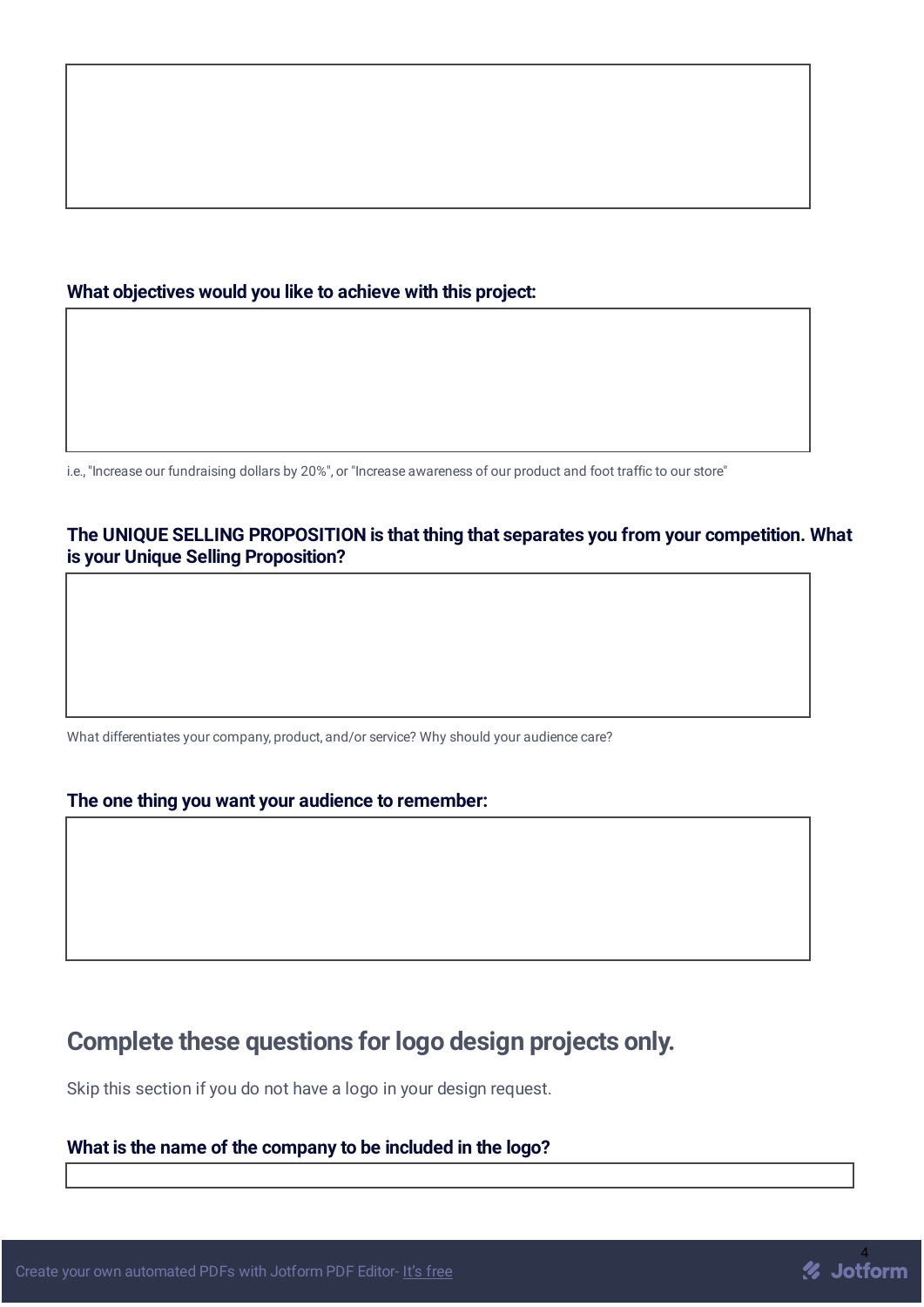#### **Who is your competition?**

**Next, think about symbols. What best represents your company? Regardless of what your company focuses on, think of a single image that best represents it. Amazon sells almost everything under the sun and thus they incorporate an "A to Z" symbol in their logo.**

#### **What colors do you want or not want to be used in your logo?**

#### **Where will you be using your logo? Web, app, print, building signage, etc.?**

## **When are you available for a consultation?**

Select the best day of the week, and time of day, for you to have a 20-minute consultation with your designer. You will receive a Google Calendar invitation with further information.